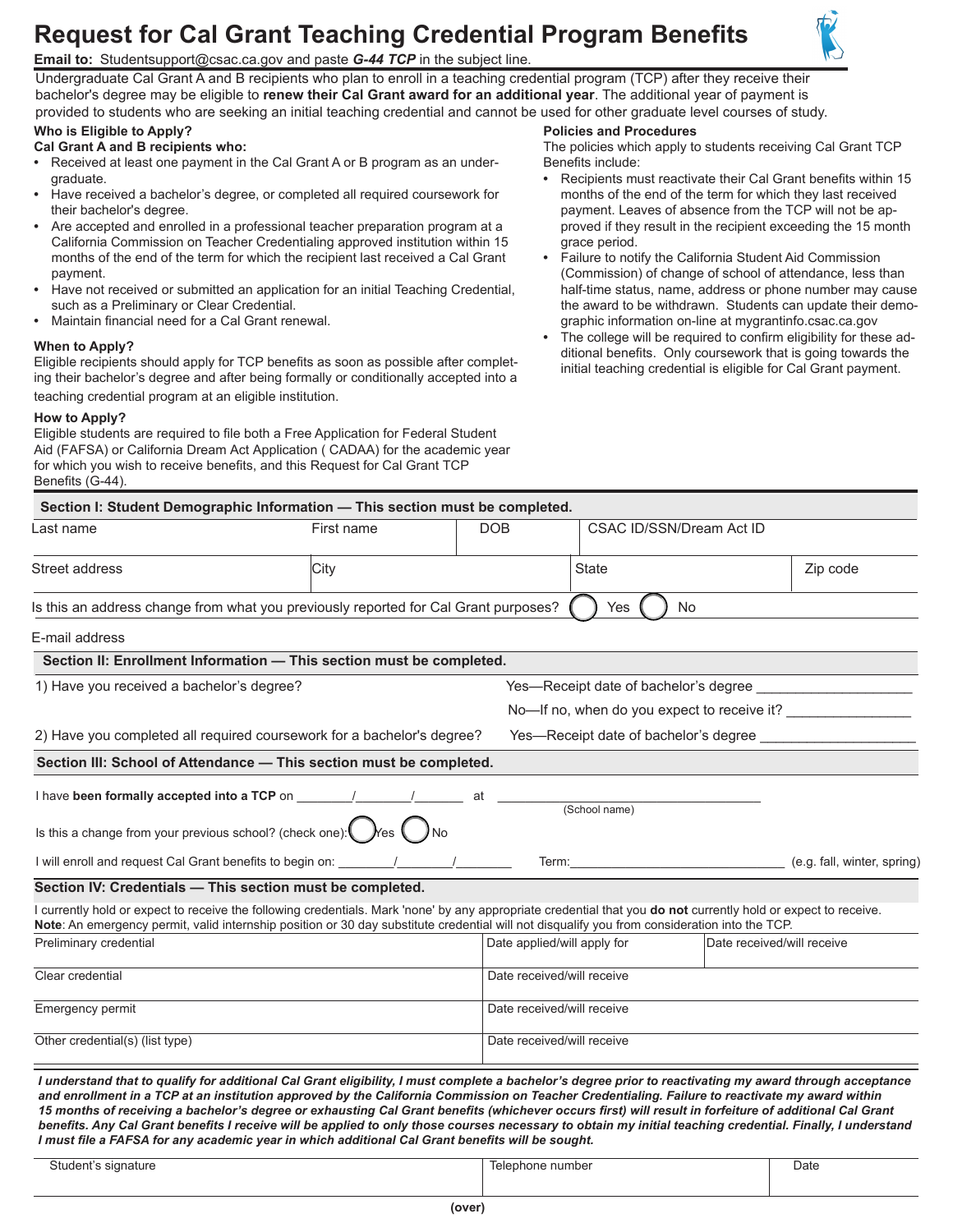# **Cal Grant Recipient/15 Month Activation Chart**

**B.A. degree received/completed Must enroll in a teaching program and Required to file FAFSA or** 

**bear in which benefits are** 

**or year in which Cal Grant prior to or during term:** CADAA for the academic<br>benefits exhausted **prior** to or during term: **CADAA** for the academic **(whichever occurs first) sought. sought. sought. sought.** 

| Spring semester/Winter quarter 2020-21 | 2020 FAFSA/CADAA |
|----------------------------------------|------------------|
| Spring quarter 2020-21                 | 2020 FAFSA/CADAA |
| Fall semester/quarter 2021-22          | 2021 FAFSA/CADAA |
| Spring semester/Winter quarter 2021-22 | 2021 FAFSA/CADAA |
| Spring quarter 2021-22                 | 2021 FAFSA/CADAA |
| Fall semester/quarter 2022-23          | 2022 FAFSA/CADAA |
| Spring semester/Winter quarter 2022-23 | 2022 FAFSA/CADAA |
| Spring quarter 2022-23                 | 2022 FAFSA/CADAA |
| Fall semester/quarter 2023-24          | 2023 FAFSA/CADAA |
| Spring semester/Winter quarter 2023-24 | 2023 FAFSA/CADAA |
| Spring quarter 2023-24                 | 2023 FAFSA/CADAA |
| Fall semester/quarter 2024-25          | 2024 FAFSA/CADAA |

Fall semester/quarter 2019-20 Winter quarter 2019-20 Spring semester/quarter 2019-20

Fall semester/quarter 2020-21 Winter quarter 2020-21 Spring semester/quarter 2020-21

 Winter quarter 2021-22 Fall semester/quarter 2021-22 Spring semester/quarter 2021-22

Fall semester/quarter 2022-23 Winter quarter 2022-23 Spring semester/quarter 2022-23

## **Private College and Universities**

Academy of Art University Alder Graduate School of Education Alliant International University Antioch University - Santa Barbara Antioch University - Los Angeles Biola University California Baptist University California Lutheran University Chapman University Concordia University Dominican **University** Fresno Pacific University Holy Names University Hope International University Humphreys University La Sierra University Loyola Marymount University Mills College Mount St. Mary's University National University Notre Dame de Namur University

Pacific Oaks College Pacific Union College Pepperdine University Point Loma Nazarene University St. Mary's College of California San Diego Christian College Santa Clara University Simpson University Stanford University The Masters College Touro University University of La Verne University of the Pacific University of Redlands University of San Diego University of San Francisco University of Southern California Vanguard University Westmont College Whittier College William Jessup University

**Bakersfield** Channel Islands Chico Dominguez Hills East Bay Fresno Fullerton Humboldt Long Beach Los Angeles Monterey Bay **Northridge** Pomona Sacramento San Bernardino San Diego San Francisco San Jose San Luis Obispo San Marcos Sonoma **Stanislaus** 

**California State University** 

**University of California** 

**Berkeley** Davis Irvine Los Angeles Riverside San Diego Santa Barbara Santa Cruz